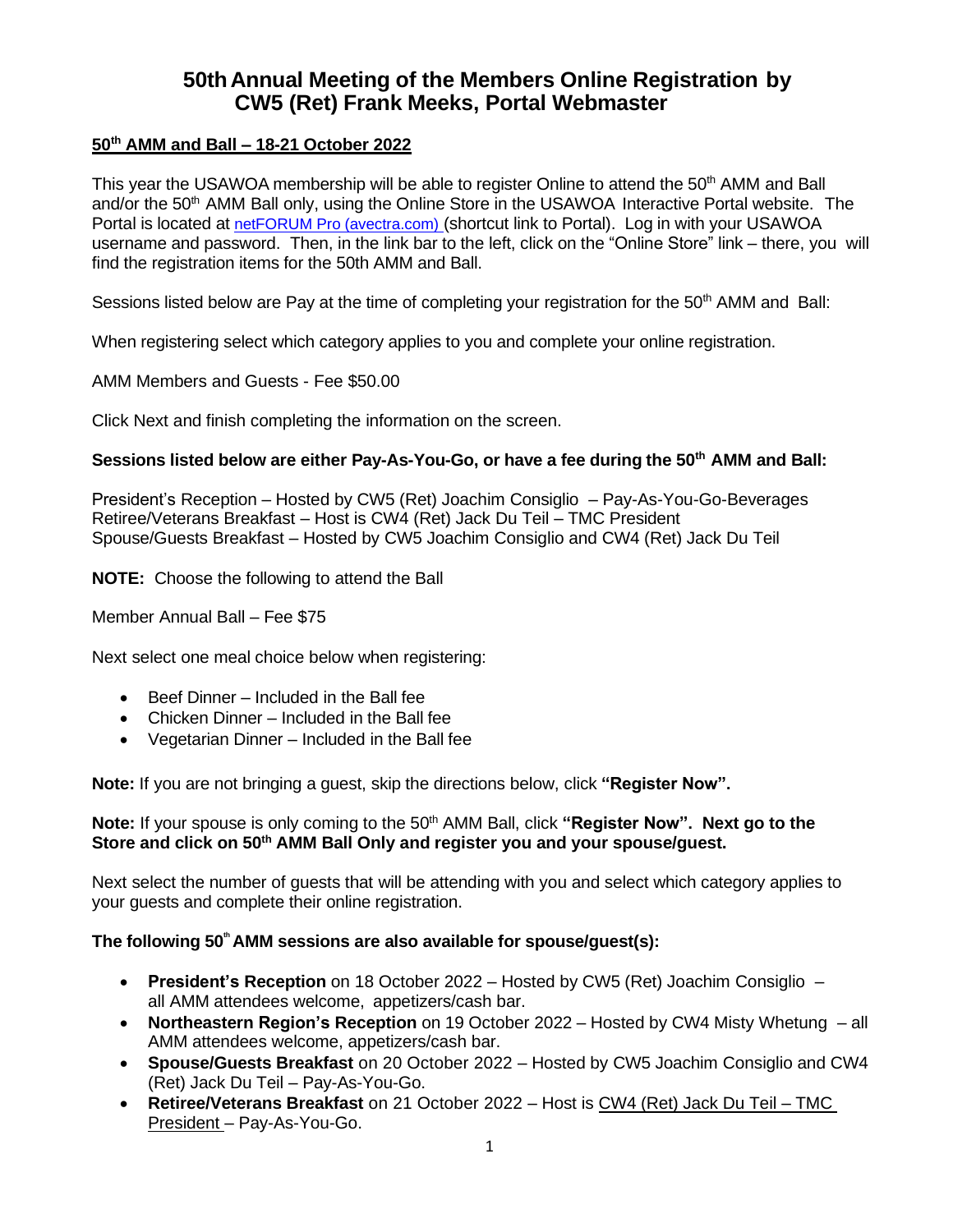### **Additional Spouse/Guest Outings**

- **Tour of Hummingbird Candle Making** on 19 October 2022 \$45
- **Tour of Starlight Mead on 19 October 2022** \$25
- **Tour of Cape Fear Botanical Gardens on 20 October 2022 - \$20**

# **Registering Your Spouse/Guest(s) for the 50th AMM Ball**

**NOTE:** Choose the following for your Spouse/Guest(s) to attend the 50<sup>th</sup> AMM Ball:

AMM Ball Fee - Fee \$75

Next select only one meal choice for your spouse/guest(s):

Beef Dinner – Included in the Ball fee Chicken Dinner – Included in the Ball fee Vegetarian Dinner – Included in the Ball fee

**Note:** To see all meal choices, click on page 2 at the bottom left side of the page.

On this screen click the "**Next**" button. At this point, there is an option for you to **print out a copy of your Ball registration**. If everything is correct, click on "**Register Now**" button or use the "**Previous screen**" button to go back and fix it. Now you are ready to Check Out by clicking on "**Check Out**" and follow the instructions to complete the payment for the fees. Log out when you are finished, and you will receive an emailed welcome letter from the USAWOA National President.

# **50th AMM Ball Only – 21 October 2022**

If you are attending the **50th AMM Ball only**, the first thing you need to do is Log-In with your Log-In and Password. Next click on "**Online Store**" and click on the "**50th AMM Ball Only Registration**" (second item in Online Store).

Next you will see your name and the Ball registration fee to attend the 50<sup>th</sup> AMM Ball. Verify your name and click the "**Next**" button.

**Then select your meal choice for the 50th AMM Ball** and click "**Next.**"

**Then select from the dropdown how many Guests** you will have and click "**Next.**"

**Then fill in the name of your Guest** for the registration badge in capital letters and click "Next."

Verify your guest's name and Ball registration fee and "**Next.**"

**Then select your guest(s) meal choice** and click "**Next.**"

At this point, there is an option for you to **print out a copy of your Ball registration**. If everything is correct, click on "**Register Now**" button or use the "**Previous screen**" button to go back and fix it.